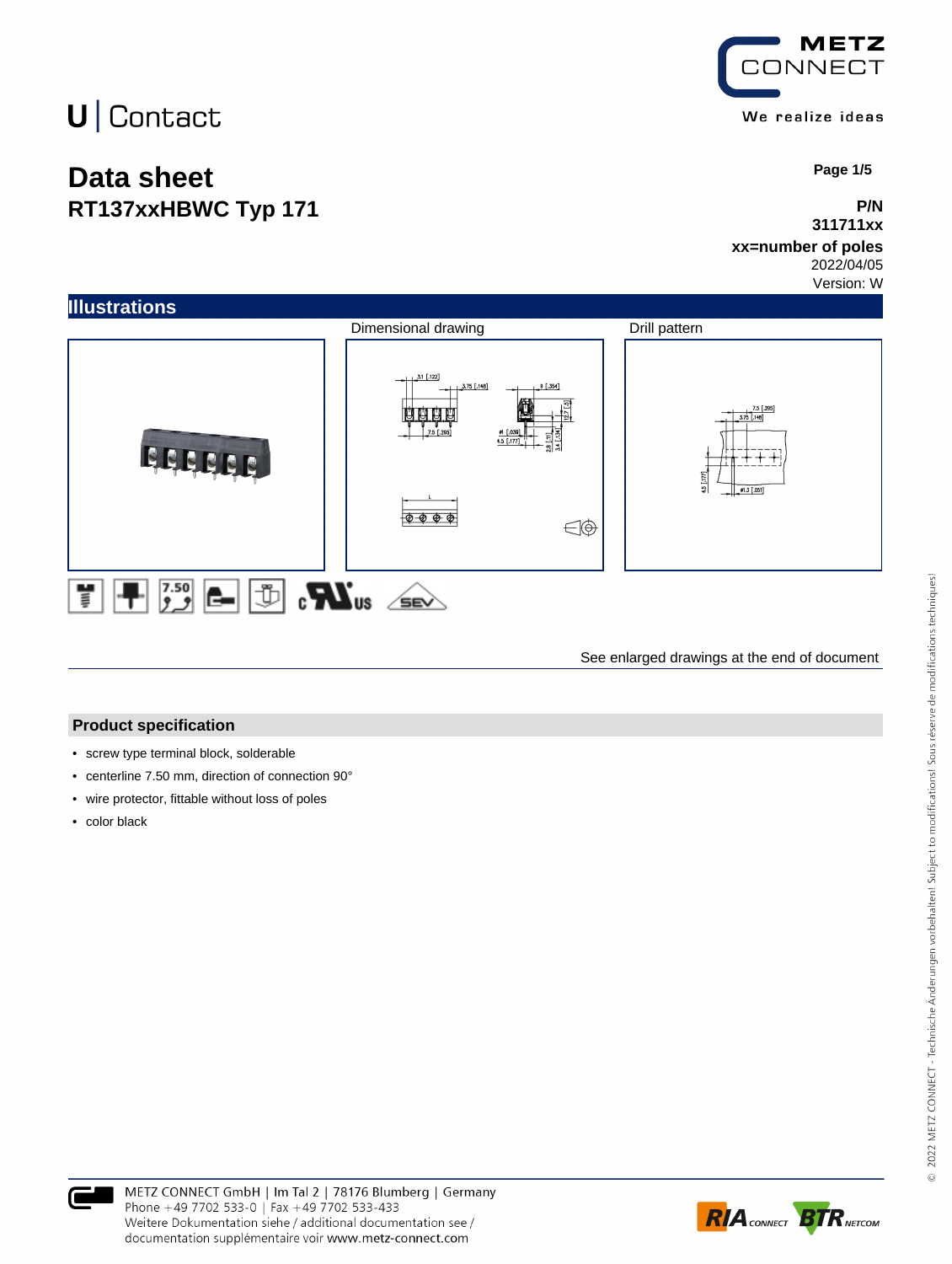## **Data sheet RT137xxHBWC Typ 171**



 **Page 2/5**

### **P/N 311711xx**

### **xx=number of poles**

2022/04/05 Version: W

| <b>Technical Data</b>        |                                                              |                         |                         |
|------------------------------|--------------------------------------------------------------|-------------------------|-------------------------|
| <b>General Data</b>          |                                                              |                         |                         |
| Tightening torque SEV        | $0.5$ Nm                                                     |                         |                         |
| Tightening torque UL         | 4.4 lb-in                                                    |                         |                         |
| Solder pin length            | $2.8$ mm                                                     |                         |                         |
| min. number of poles         | $\overline{2}$                                               |                         |                         |
| max. number of poles         | $\overline{12}$                                              |                         |                         |
| Insulating material class    | <b>CTI 600</b>                                               |                         |                         |
| clearance/creepage dist.     | $5.8$ mm                                                     |                         |                         |
| Protection category          | IP20                                                         |                         |                         |
| Min. insul. strip length     | 8 mm                                                         |                         |                         |
| Rated current                | 16A                                                          |                         |                         |
| Overvoltage category         | $\overline{\mathbf{III}}$                                    | $\overline{\mathbb{H}}$ | $\overline{\mathbb{I}}$ |
| Pollution degree             | $\overline{3}$                                               | $\overline{2}$          | $\overline{2}$          |
| Rated voltage                | 160 V                                                        | 400 V                   | 400 V                   |
| Rated test voltage           | $2.5$ kV                                                     | $2.5$ kV                | $2.5$ kV                |
| <b>Terminal data</b>         |                                                              |                         |                         |
| rat.wiring solid AWGmax      | 0.12 mm <sup>2</sup> - 2.5 mm <sup>2</sup> / AWG 26 - AWG 14 |                         |                         |
| rat.wiring strand.AWGmax     | 0.12 mm <sup>2</sup> - 1.5 mm <sup>2</sup> / AWG 26 - AWG 14 |                         |                         |
| <b>Approvals</b>             |                                                              |                         |                         |
| V/A/AWG<br><b>US</b>         | $300 / 15 / 26 - 14$                                         |                         |                         |
| approval UL - File No.       | E121004                                                      |                         |                         |
| $2.5$ mm <sup>2</sup><br>SEV | 450 V / 24 A / T60                                           |                         |                         |
| <b>Material</b>              |                                                              |                         |                         |
| insulating material          | <b>PA66</b>                                                  |                         |                         |
| flammability class           | $\overline{V}$                                               |                         |                         |
| terminal body thread         | M <sub>3</sub>                                               |                         |                         |
| terminal body material       | CuZnPb                                                       |                         |                         |
| terminal body surface        | $Ni + Sn$                                                    |                         |                         |
| screw thread                 | M3                                                           |                         |                         |
| screw material               | 8,8                                                          |                         |                         |
| screw surface                | Zn Cr(VI)-frei/free                                          |                         |                         |
| wire protector material      | CuSn                                                         |                         |                         |



wire protector surface Sn

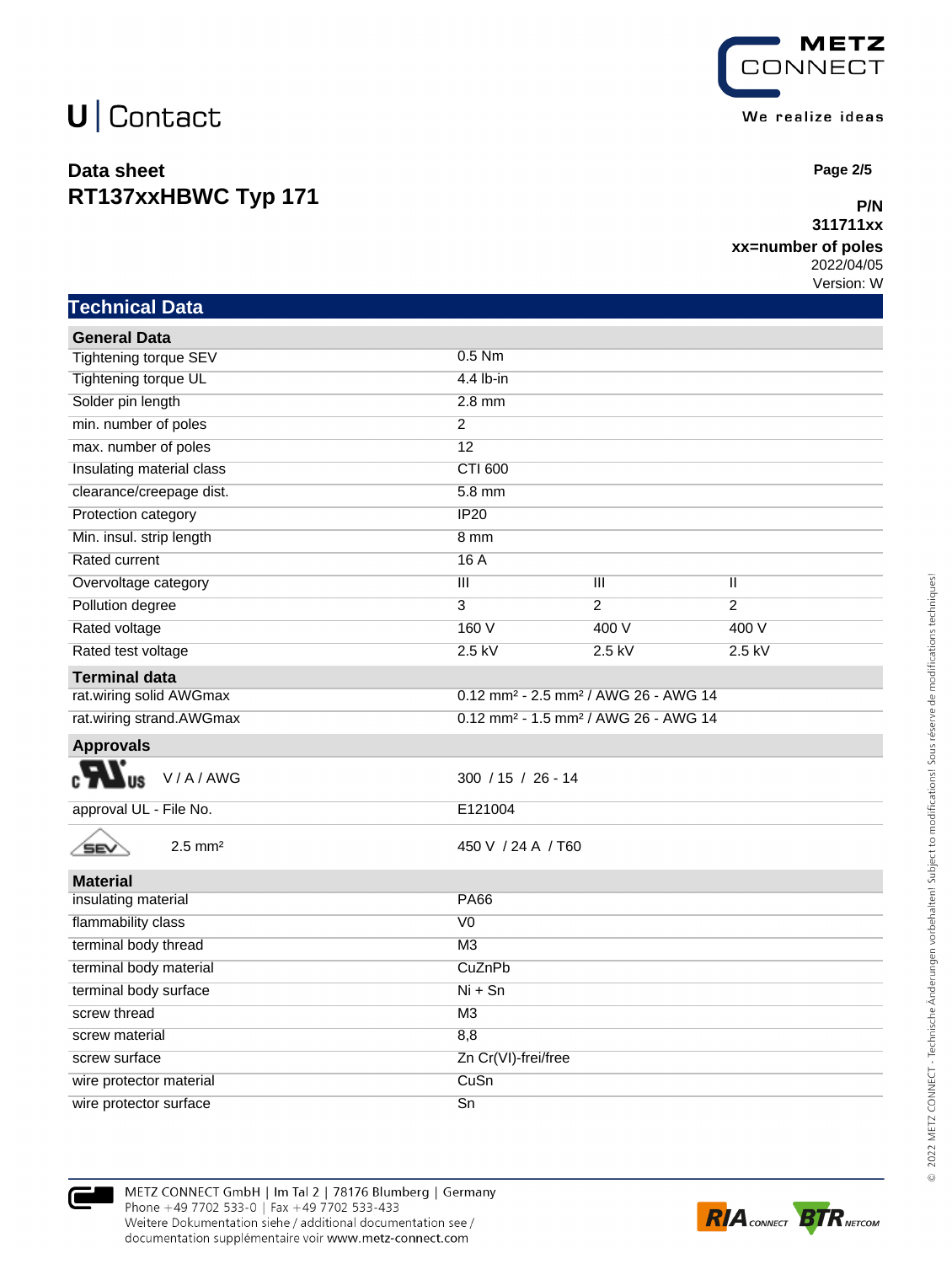## **Data sheet RT137xxHBWC Typ 171**



 **Page 3/5**

### **P/N 311711xx**

#### **xx=number of poles** 2022/04/05

Version: W

| <b>Technical Data</b>       |                                     |
|-----------------------------|-------------------------------------|
| Glow-Wire Flammability GWFI | 960 °C acc. to IEC 60695-2-12       |
| Glow-Wire Flammability GWIT | 775 °C acc. to IEC 60695-2-13       |
| <b>REACh</b>                | compliant                           |
| REACh - substance (SVHC)    | Lead / 7439-92-1                    |
| <b>Climatic Data</b>        |                                     |
| upper limit temperature     | 105 °C                              |
| lower limit temperature     | -40 °C                              |
| general                     |                                     |
| Tolerance                   | ISO 2768 -mH                        |
| Solderability               | Acc. to JEDEC JESD22-B102E 245°C/5s |



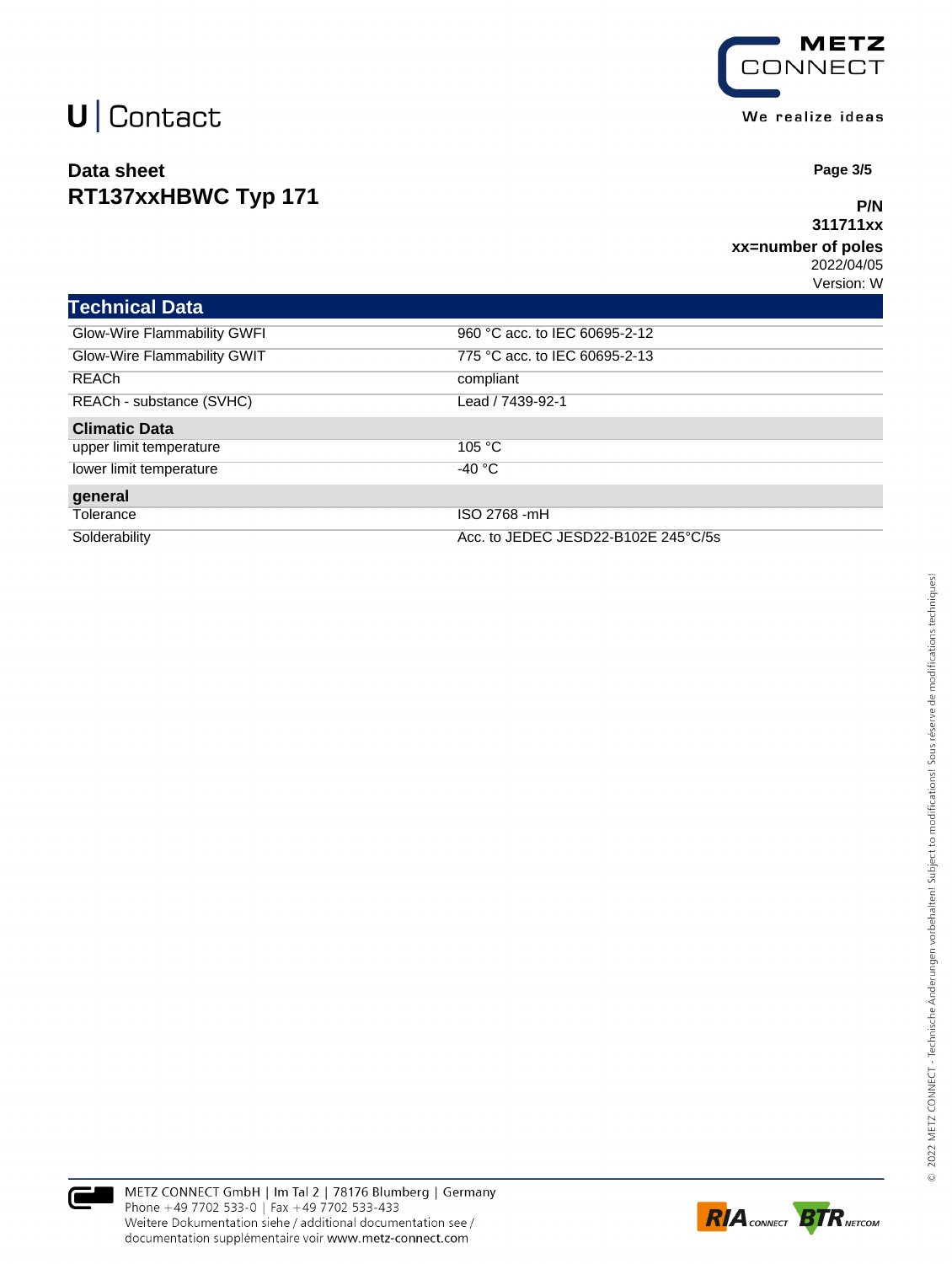## **Data sheet RT137xxHBWC Typ 171**



 **Page 4/5**

### **P/N 311711xx**

#### **xx=number of poles** 2022/04/05

Version: W



L=(pole size - 1) x centerline  $+ 7.5$  mm  $[0.295]$